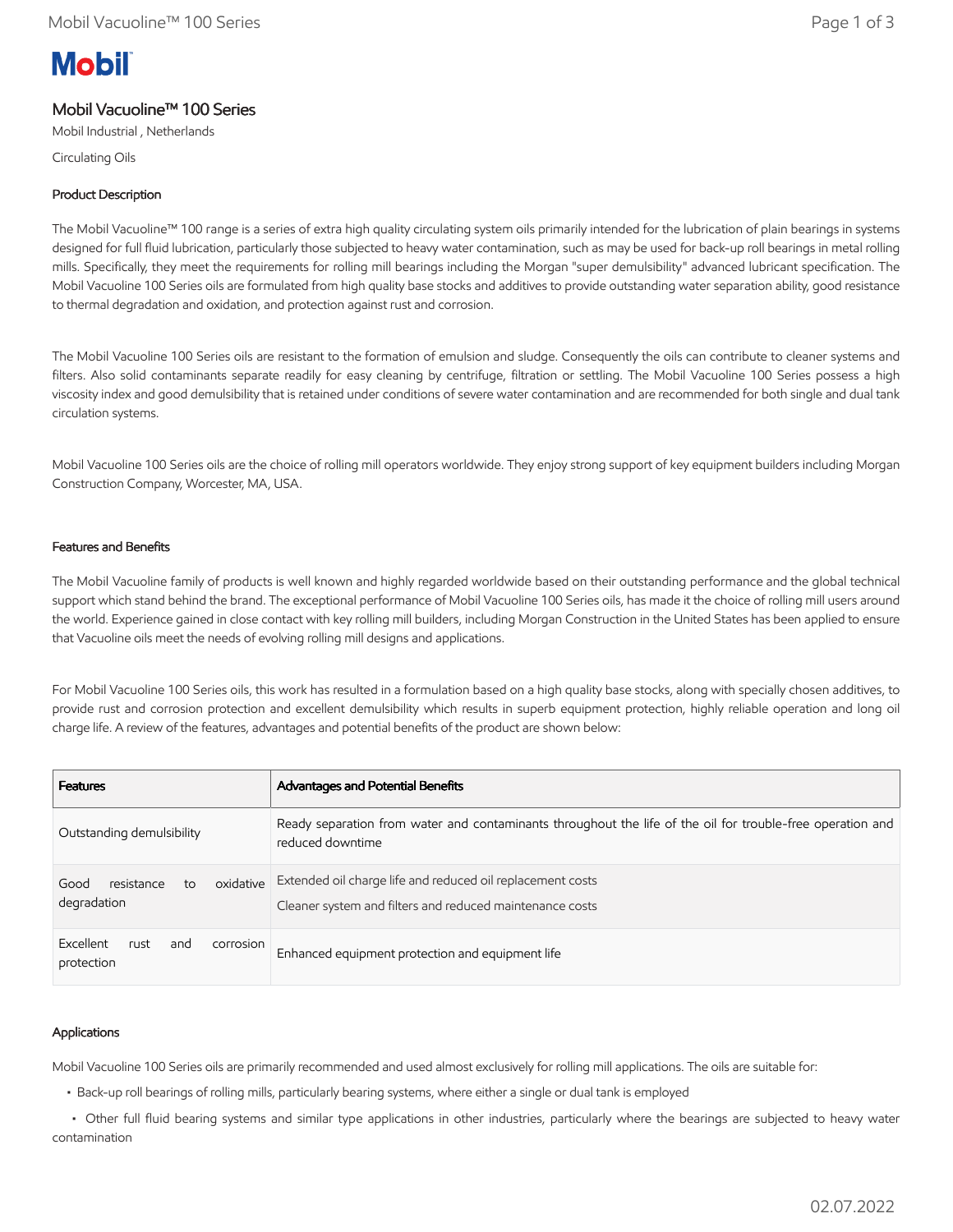#### Specifications and Approvals

| This product meets or exceeds the requirements of:                     |  | 133 | 137      | 146          | 148          |
|------------------------------------------------------------------------|--|-----|----------|--------------|--------------|
| DIN 51517-2:2018-09                                                    |  |     | $\times$ | X            |              |
| SMS Siemag Morgoil-Lubricant Spec Adv Lubricant SN 180 Part 4: 2016-04 |  |     | $\times$ | $\mathsf{X}$ | $\mathsf{X}$ |
| SMS Siemag Morgoil-Lubricant Spec Std Lubricant SN 180 Part 3: 2016-04 |  |     | $\times$ | $\times$     |              |

#### Properties and Specifications

| Property                                                                  | 128            | 133            | 137            | 146            | 148                 |
|---------------------------------------------------------------------------|----------------|----------------|----------------|----------------|---------------------|
| Grade                                                                     | <b>ISO 150</b> | <b>ISO 220</b> | <b>ISO 320</b> | <b>ISO 460</b> | <b>ISO 680</b>      |
| Copper Strip Corrosion, 3 h, 100 C, Rating, ASTM D130                     |                | 1B             | 1B             | 1B             | 1B                  |
| Demulsibility, Emulsion, 52 C, Non-EP Oils, ml, ASTM D2711(mod)           |                |                |                |                | 40                  |
| Demulsibility, Free Water, 52 C (125 F), Non-EP Oils, ml, ASTM D2711(mod) | 40             | 36             | 39             | 41             |                     |
| Density @ 15 C, kg/l, ASTM D4052                                          | 0.89           | 0.89           | 0.9            | 0.9            | 0.91                |
| Emulsion, Time to 40/37/3, 82 C, min, ASTM D1401                          | 15             | 20             | 25             | 30             | 35                  |
| Flash Point, Cleveland Open Cup, °C, ASTM D92                             | 280            | 288            | 286            | 296            | 318                 |
| Foam, Sequence I, Stability, ml, ASTM D892                                |                | $\overline{0}$ | $\mathbf{O}$   | $\overline{0}$ | $\mathsf{O}\xspace$ |
| Foam, Sequence I, Tendency, ml, ASTM D892                                 |                | $\mathbf 0$    | $\mathbf 0$    | $\overline{0}$ | $\mathsf{O}\xspace$ |
| Kinematic Viscosity @ 100 C, mm2/s, ASTM D445                             | 14.8           | 18.8           | 23.9           | 30.1           | 36.7                |
| Kinematic Viscosity @ 40 C, mm2/s, ASTM D445                              | 150            | 220            | 320            | 460            | 680                 |
| Pour Point, °C, ASTM D97                                                  |                | $-6$           | $-9$           | $-6$           | $-6$                |
| Rust Characteristics, Procedure A, ASTM D665                              |                | <b>PASS</b>    | <b>PASS</b>    | <b>PASS</b>    | <b>PASS</b>         |
| Viscosity Index, ASTM D2270                                               | 96             | 95             | 95             | 95             | 91                  |

#### Health and Safety

Health and Safety recommendations for this product can be found on the Material Safety Data Sheet (MSDS) @ [http://www.msds.exxonmobil.com/psims](http://www.msds.exxonmobil.com/psims/psims.aspx) /psims.aspx

All trademarks used herein are trademarks or registered trademarks of Exxon Mobil Corporation or one of its subsidiaries unless indicated otherwise.

05-2022 EXXONMOBIL LUBRICANTS & SPECIALTIES EUROPE, A DIVISION OF EXXONMOBIL PETROLEUM & CHEMICAL, BVBA (EMPC) POLDERDIJKWEG B-2030 Antwerpen Belgium Automotive products: 0800 0229118 Industrial products: 0800 0229120 Fax: 0800 0229222